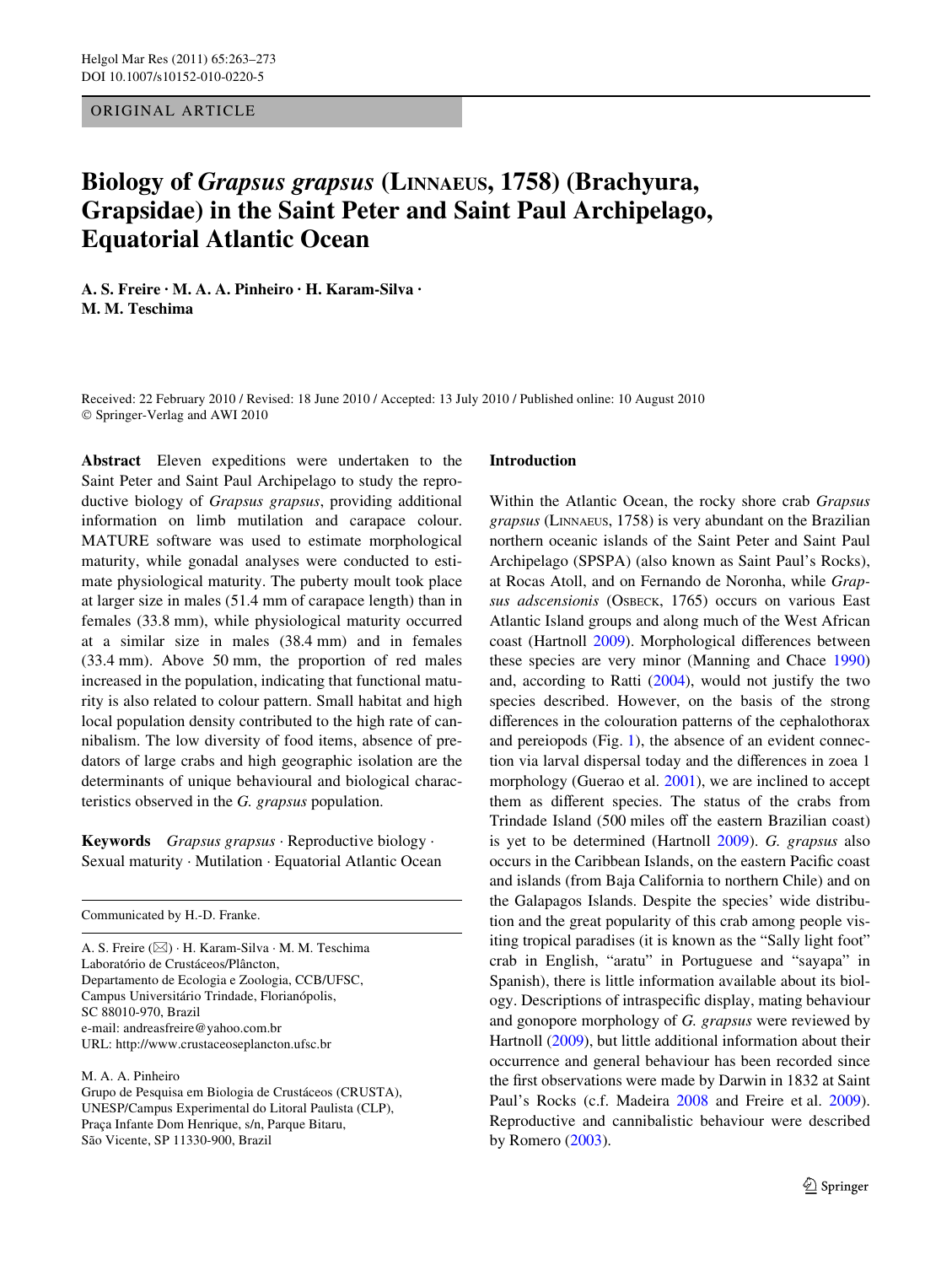<span id="page-1-0"></span>**Fig. 1 a** *Grapsus grapsus* (LINNAEUS, 1758) in the Saint Peter and Saint Paul Archipelago; and **b** *Grapsus adscensionis* (OSBECK, 1765) on Ascension Island. Photo: **a** Maurício Tavares, and **b** Richard Hartnoll



Due to the installation of a Brazilian scientific station on Saint Paul's rocks, it was possible to begin a broad investigation into *Grapsus grapsus* biology since 2003, focusing the research on larval ecology (Koettker et al. [2009](#page-9-3)), growth, abundance monitoring, intraspecific and interspecific interactions (Gianuca and Vooren  $2007$ ) and the present one about reproductive biology.

Determination of the size at which brachyuran crab species begins sexual activity is a key parameter to understanding its life cycle (Hartnoll and Gould [1988\)](#page-9-5). Furthermore, estimation of size of sexual maturity is one of the most important information for planning management programmes (Pinheiro and Fransozo [1998](#page-10-4)), being marked by several morphological, physiological and behavioural changes, indicating the transition between phases (Hartnoll [1985](#page-9-6)).

The life cycle of *G. grapsus*, as with most brachyuran crabs, involves a planktonic larval phase (zoea), recruitment of megalopae and growth through instars. According to Hartnoll [\(1963](#page-9-7)), the relative growth of some brachyuran crustacean, like Majoidea crabs, can be characterized by three phases: immature, prepuberal and mature. These phases are separated by two important moults during ontogeny: prepuberty moult, in which immature crabs begin morphologic changes to become adults, and puberty moult, in which crabs acquire other morphological characters to become mature. The transition of the last juvenile instar to the first adult one is marked by a critical moult (the 'puberty moult'), which is accompanied by morphological changes (Hartnoll [2001\)](#page-9-8). At the puberty moult, male chelae enlarge fast in relation to carapace width to be a better partner's hold, and females have an enlargement of their abdomen to protect the egg mass. These subtle changes in the relative proportion of these body parts make possible a precise estimative of the size at morphological maturity. Females of various crab species can and do mate (morphological maturity) before the ovaries mature, while males are required to present mature gonads (physiological maturity) (Schejter and Spivak [2005](#page-10-5)). The size at which morphological and physiological maturity are achieved is not necessarily the same; as a result, a determination of these different sizes at maturity in both sexes can be used to estimate functional maturity (Pinheiro and Fransozo [1998;](#page-10-4) Pinheiro and Fiscarelli [2001](#page-10-6)). Functional maturity is a broader concept that should also include mating ability, which depends on physiological, behavioural and morphological aspects (Corgos and Freire [2006\)](#page-9-9). Sexual maturity studies about crabs are very common in the literature, especially in relation to species of economic importance, and also with grapsoids that play a key ecological role in their habitats (e.g. Flores et al*.* [2002](#page-9-10); Flores and Paula [2002](#page-9-11); Luppi et al. [2004\)](#page-9-12).

The focus of this study is to estimate physiological and morphological maturity sizes of *G. grapsus* on Saint Paul's rocks, as well as to describe carapace colour patterns and their possible correlation with maturity. An evaluation of sex ratio and the incidence of mutilated individuals (limb autotomy and carapace injures) in the population are also presented. The findings reported here add new information to the few existing studies on the reproduction investment of tropical crab species (Hartnoll [2006\)](#page-9-13), with possible use at management programmes.

## **Materials and methods**

## Study area

SPSPA  $(00^{\circ}56'N-29^{\circ}22'W)$  is a group of 14 islets, with surrounding depths of 5,000 m, located near the Mid Atlantic ridge, around 80 km north of the Equator, 1,000 km from the Brazilian coast and 1,890 km from Senegal (Africa) (Fig. [2\)](#page-2-0). It is one of the smallest and most isolated oceanic islands in the world (Feitoza et al. [2003\)](#page-9-14). The main islets are separated by channels and a small inlet, with depths ranging from 4 to 25 m. It receives waters from the east (South Equatorial Current) and west (Atlantic Equatorial Undercurrent) of the Atlantic Ocean (Edwards and Lubbock  $1983$ ). The area is a fishing ground for Scombridae (tuna fish), Carangidae and Exocoetidae (flying fish) (Vaske Júnior et al*.* [2006\)](#page-10-7), with frequent observations of whale sharks and manta rays, and more than 50 species of reef fishes and many endemic species (Feitoza et al. [2003](#page-9-14)).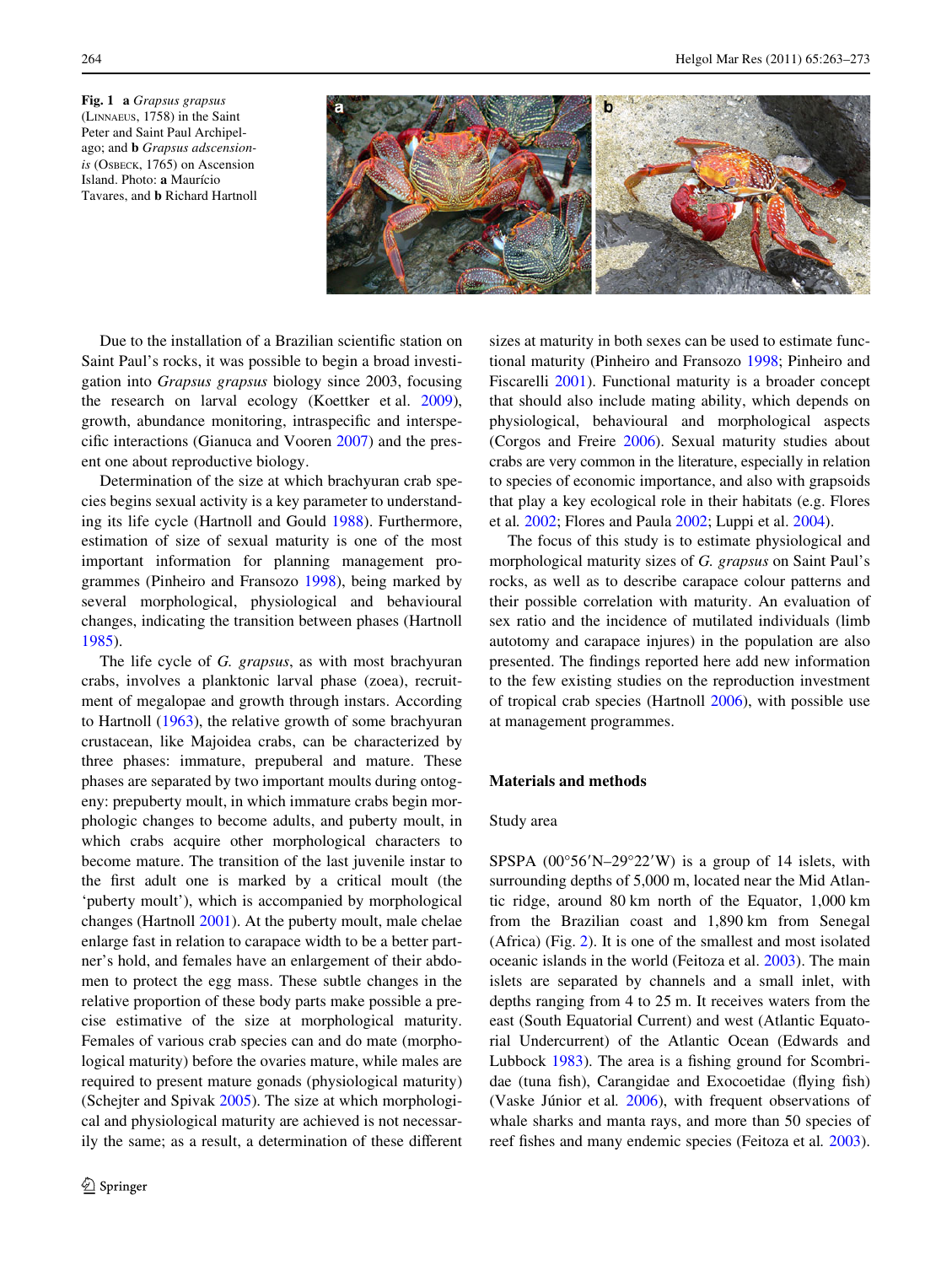

<span id="page-2-0"></span>**Fig. 2 a** Position of the Saint Peter and Saint Paul Archipelago, and current circulation in the Atlantic Ocean (modified from Edwards and Lubbock [1983\)](#page-9-15). *ECC* Equatorial counter current, *AEU* Atlantic equa-



torial undercurrent, *SEC* South Equatorial current, *BC* Brazil current, *NBC* North Brazilian current; and **b** the whole Archipelago showing the small inlet and Belmont Island

The area is recognized as a Brazilian Exclusive Economic Zone. The Brazilian Scientific Program for the SPSPA maintains a team of scientists there for 15-day period, assisted by fishermen, under extreme environmental conditions, such as rough waves, complete isolation and occasional seismic tremors. The research described here was concentrated at the Belmonte Islet, the largest islet, with an area of  $500 \text{ m}^2$ . The emerged area of the Belmont Islet has a very irregular relief, where ocean waters fill the rocky pools mainly by the action of the waves. Tidal cycle had not been scientifically described in the area.

#### Sampling strategies

Crabs were spread out in the whole island, occupying different microhabitats as the rocky pools, rocky coast, rocky crevices, breeding and nesting sites of the booby *Sula leucogaster* (BODDAERT, 1783), under the scientific station and over the pier. The crabs were sampled randomly and manually, in all these microhabitats, using a  $50$ -cm<sup>2</sup> net over the rocky floor or directly with the hands. Crabs were sampled during the day, especially in the morning, when the action of the waves was less intense. The crabs were immediately frozen in individual plastic bags and duly labelled. Samples were taken on 11 expeditions from February 2003 to May 2005, with the number of crabs/expedition limited by the Scientific Program.

During the laboratory analyses, the specimens were identified by sex and classified as males, non-ovigerous and ovigerous females. The abdomen shape of the females was classified at three categories (triangular, triangular/round or round) (Fig. [6\)](#page-5-0). The following measurements were taken with a vernier calliper (0.05 mm): carapace width and length (CW and CL, respectively), propodus length of the cheliped (PL), greatest width of the fifth female abdominal somite (AW) and length of first male gonopods (GL). Exemplars were dissected for gonadal development stage estimation by macroscopic analysis.

The relative growth of propodus and gonopod (males) and pleon (females) was studied using log-transformed data (see Pinheiro and Fransozo [1998](#page-10-4), for details). The Snedecor's  $F$  test ( $a = 0.01$ ) was used to check whether one or two regression lines fit better the data. The biometric relations with best fit were used to describe growth changes between phases and estimate morphological maturity size in brachyurans, according to the procedures described by Pinheiro and Fransozo [\(1998](#page-10-4)). The data for each biometric relation establish a characteristic relative growth pattern and were processed using specific computer software: MATURE 1 (Somerton [1980](#page-10-8)) or MATURE 2 (Somerton and Macintosh [1983\)](#page-10-9).

The physiological maturity of each sex was defined according to 3 macroscopic gonadal maturation stages  $(IM = \text{immature}; DE = \text{developing}; MA = \text{mature}, \text{Table 1}),$ considering shape, colour and gonadal size, modified from Pinheiro and Fransozo ([2002\)](#page-10-10) and Flores et al. [\(2002](#page-9-10)).

The size at which half the population of individuals are mature  $(CW_{50\%})$  was established by size distribution of each sex according to their gonadal maturation stage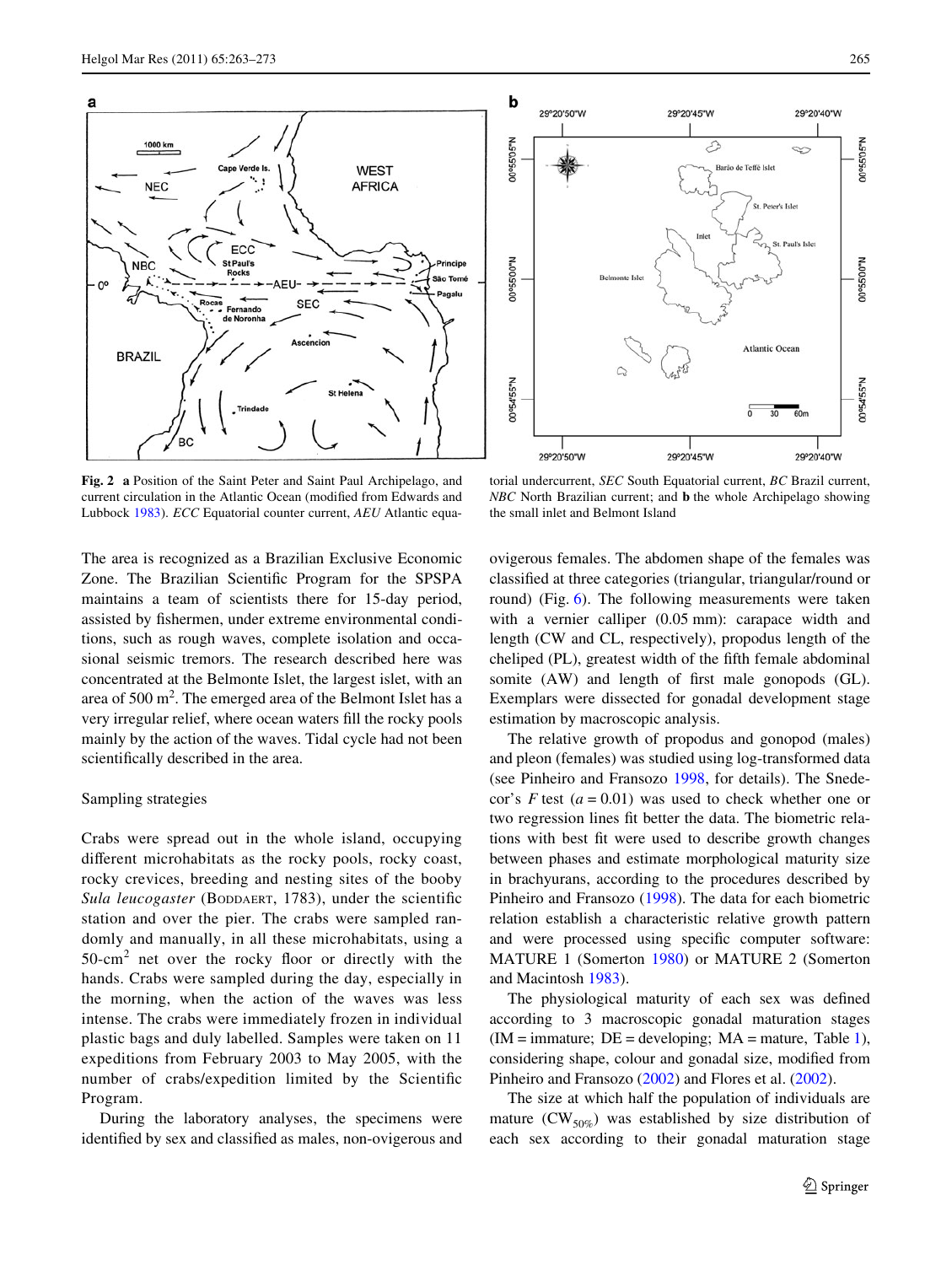| Stage      | <b>Females</b>                                                                                                                                                         | Males                                                                                               |
|------------|------------------------------------------------------------------------------------------------------------------------------------------------------------------------|-----------------------------------------------------------------------------------------------------|
| Immature   | Not visible. Hepatopancreas highly developed                                                                                                                           | Not visible. Hepatopancreas highly developed                                                        |
| Developing | Small ovaries; light yellow to light orange                                                                                                                            | Vas deferens clearly visible; translucent to whitish                                                |
|            | Hepatopancreas developed                                                                                                                                               | Hepatopancreas developed                                                                            |
| Mature     | Ovaries larger; orange to red with distinct oocytes.<br>Ovaries occupying most of the available cephalothorax space,<br>at least 1/2 of the size of the hepatopancreas | Testes convoluted to enlarged and sinuous, white,<br>at least 1/4 of the size of the hepatopancreas |

<span id="page-3-0"></span>**Table 1** Description of gonadal development stages used in macroscopic analyses of males and females of *Grapsus grapus*

 $(IM = \text{immature}; DE = \text{developing}; MA = \text{mature})$  into 5-mm CW classes, by plotting the proportion of adult stages  $(DE + MA)$  in relation to juveniles  $(IM)$  for each CW class. The frequency of adults by size class was fitted for each sex using Galton's Ogive function ( $y = 1 - e^{-AZ}$ , with  $Z = x^b$ ). An estimates of physiological maturation  $(CW_{50\%})$  was obtained for each sex by  $CW_{50\%} = e^{\left[\ln[-\ln(1-\tilde{0},5)] - \ln(A)\right/b}$ (Fonteles-Filho [1989](#page-9-16)).

The morphological and physiological maturity sizes to each sex were compared to verify a possible synchrony between these events and a possible establishment of functional maturity.

The colour pattern of the specimens was categorized into four groups: (1) Green: carapace green/dark green, with light yellow spots (Fig. [8\)](#page-6-0); (2) Red leg: carapace dark green and pereiopods/chelipeds dark red; (3) Red frontal plate: carapace slight dark red (red in the frontal plate) and dark red legs; and (4) Red: carapace fully and bright red, yellow to white lines and spots and red legs (Fig. [1\)](#page-1-0). The relation between colour pattern categories to CW was analysed graphically.

Crabs sampled randomly during 4 expeditions (*n* = 522) were used to register mutilation (injuries in the carapace as scars, holes, missing pereiopods and regeneration bourse). Frequency distribution of mutilated crabs and number of missing pereiopods were analysed by size (CW) class, and results obtained to each sex were compared by chi-square test (Zar [1998](#page-10-11)).

# **Results**

A total of 705 crabs were captured (384 males and 321 females). Male size (CW) ranged from 14.2 to 69.5 mm  $(39.9 \pm 12.1 \text{ mm})$  and was significantly larger than female size  $(P < 0.05)$ , which ranged from 9.1 to 57.3 mm  $(35.9 \pm 11.1 \text{ mm})$ . The overall sex ratio was 1:0.9 MALE/ FEMALE ( $P < 0.01$ ). The sex ratio did not differ significantly from 1:1 ( $P < 0.05$ ) in 70% of the months sampled. Ovigerous females  $(n = 94)$  ranged from 31.6 to 55.4 mm  $(41.7 \pm 5.46 \text{ mm})$  and recorded in all of samples, with reduced percentage (<20%) during July and May (Table [2](#page-3-1)).

<span id="page-3-1"></span>

| <b>Table 2</b> Monthly abundance (number of individuals) of each sex and |  |
|--------------------------------------------------------------------------|--|
| ovigerous condition, as well as monthly sex ratio at Saint Peter and     |  |
| Saint Paul Archipelago, Brazil                                           |  |

| Months   | Male<br>total | Female |                |       | Total | $OV\%$ | Sex ratio |           |
|----------|---------------|--------|----------------|-------|-------|--------|-----------|-----------|
|          |               | NO     | O <sub>V</sub> | Total |       |        | M:F       | Sig       |
| Feb 2003 | 74            | 17     | 17             | 34    | 108   | 50.0   | 1:0.5     | *         |
| Apr      | 34            | 17     | 7              | 24    | 58    | 29.2   | 1:0.7     | <b>NS</b> |
| Jul      | 41            | 18     | 3              | 21    | 62    | 14.3   | 1:0.5     | *         |
| Nov      | 25            | 24     | 7              | 31    | 56    | 22.6   | 1:1.2     | NS        |
| Mar 2004 | 26            | 17     | 7              | 24    | 50    | 29.2   | 1:0.9     | NS        |
| Aug      | 29            | 18     | 6              | 24    | 53    | 25.0   | 1:0.8     | <b>NS</b> |
| Nov      | 53            | 31     | 27             | 58    | 111   | 46.6   | 1:1.1     | NS        |
| Jan 2005 | 35            | 42     | 14             | 56    | 91    | 25.0   | 1.1.6     | $\ast$    |
| May      | 38            | 33     | 5              | 38    | 76    | 13.2   | 1:1       | NS        |
| Jul      | 22            | 17     | 1              | 18    | 40    | 5.6    | 1:0.8     | <b>NS</b> |
| Total    | 377           | 234    | 94             | 328   | 705   | 28.7   | 1:0.9     | <b>NS</b> |
|          |               |        |                |       |       |        |           |           |

*NO* not ovigerous, *OV* ovigerous, *OV%* percentage of ovigerous females in relation to total females

\* *P* < 0.05

#### Morphological maturity estimation

Allometric expressions, determination coefficients, allometric level and the results of Somerton's analyses are shown for each relationship, sex and categories in Table [3;](#page-4-0) Figs. [3](#page-4-1) and [4](#page-4-2).

MATURE 1 revealed three regressions for biometric relation PL  $\times$  CW: CW < 28 mm; 28 < CW < 51.4 mm; and  $CW > 51.4$  mm. There was negative allometric growth before the prepuberty moult (28 mm) followed by positive growth until the puberty moult at 51.4 mm. After the puberty moult, there was a huge increase in the allometric constant (1.19–1.82).

The same software revealed two regression lines for the relation GL  $\times$  CW, with inflection pointed at 28.8 mm. Changes in the relative growth rates of chelae and gonopods provided almost identical estimates of prepuberty size (28 and 28.8 mm, respectively). It is noticeable that allometric growth was positive before the inflection point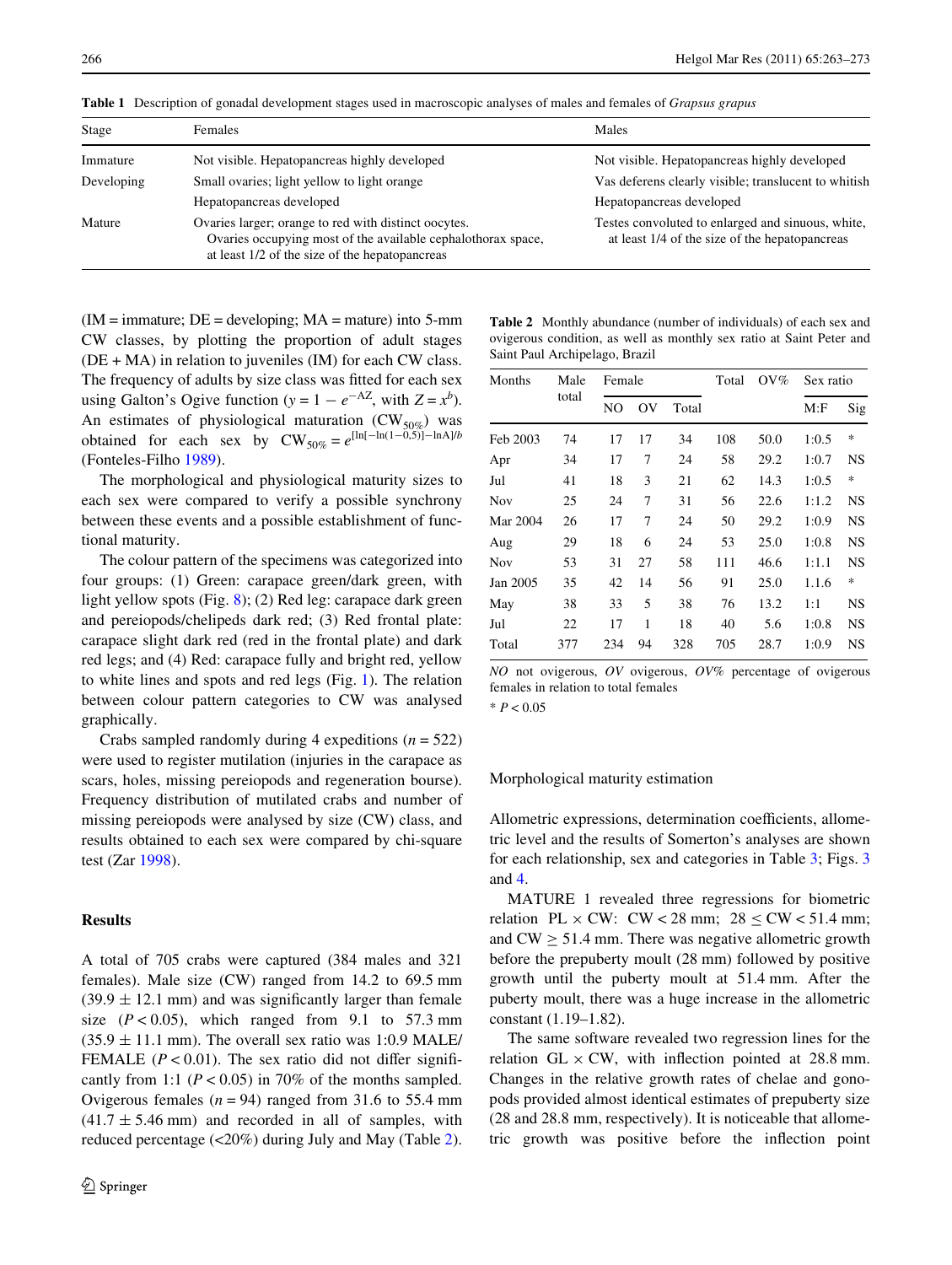<span id="page-4-0"></span>**Table 3** Results of biometric relations obtained for *Grapsus grapsus* and allometric level of each equation

| Biometric relation | Sex | Category    | $\boldsymbol{n}$ | Equation ( $y = ax^b$ ) | $R^2$<br>Allometric<br>level |                          | Somerton's $F$ test* |               |
|--------------------|-----|-------------|------------------|-------------------------|------------------------------|--------------------------|----------------------|---------------|
|                    |     |             |                  |                         |                              |                          | $F$ value            | $Cut-off(mm)$ |
| $PL \times CW$     | M   | Immature    | 74               | $PL = 0.544CW^{0.91}$   | 0.94                         | $\overline{\phantom{0}}$ | 36.11                | 28.0          |
|                    |     | Prepubertal | 228              | $PL = 0.214CW^{1.19}$   | 0.96                         | $+$                      | 63.84                | 51.4          |
|                    |     | Pubertal    | 68               | $PL = 0.0179CW^{1.82}$  | 0.90                         | $^{+++}$                 |                      |               |
| $GL \times CW$     | M   | Immature    | 78               | $GL = 0.0125 CW^{1.94}$ | 0.95                         | $++++$                   | 532.17               | 28.8          |
|                    |     | Prepubertal | 296              | $GL = 0.398CW^{0.91}$   | 0.96                         | $\overline{\phantom{0}}$ |                      |               |
| $AW \times CW$     | F   | Immature    | 52               | $AW = 0.119CW^{1.37}$   | 0.98                         | $++$                     | 27.42                | 23.8          |
|                    |     | Prepubertal | 87               | $AW = 0.0314CW^{1.80}$  | 0.94                         | $^{+++}$                 | 769.91               | 33.8          |
|                    |     | Pubertal    | 176              | $AW = 0.777 CW^{0.96}$  | 0.97                         | $\Omega$                 |                      | $***$         |

*PL* chelae propodus length, *CW* carapace width, *GL* first gonopod length, *AW* width of the fifth female abdominal somite

– negative, + positive, 0 isometry

\* Inflection point estimated in Mature 1 analyses  $(P < 0.01)$ , except \*\* where Mature 2 was used



<span id="page-4-1"></span>**Fig. 3** Regression analysis of **a** and **b** chelar propod length (PL)  $(n = 370)$  and **c** and **d** first gonopod length (GL)  $(n = 376)$  against carapace width (CW) for males

(28.8 mm) for the GL  $\times$  CW relation but negative before the inflection point (28 mm) for the PL  $\times$  CW relation.

For the females, the relation  $AW \times CW$  was expressed by three different regressions: (1)  $CW < 23.8$  mm; (2)  $23.8 < CW < 39.4$  mm; and (3)  $CW > 33.8$  mm. The inflection point between regression lines 1 and  $2$  (23.8 mm) was considered the prepuberty size, and the positive allometric constant increased from the lower line towards the upper one (MATURE 1). MATURE 2 was used for the 29.9–39.4 mm CW zone, due to overlap between regression lines in this case. The lower line was the upper one from the previous data  $(b = 1.80)$ , changed to negative allometric growth (0.96) after 33.8 mm. The prepuberty size for morphological maturity was very near between sexes (males, 28.8 mm; females, 23.8 mm), but puberty moult took place at a considerably larger size in males (51.4 mm) than in females (33.8 mm).



<span id="page-4-2"></span>**Fig. 4** Regression analysis of abdomen width (AW) against carapace width (CW) for females  $(n = 315)$ 

Physiological maturity estimation

Among the females, 44% had gonads in the developing stage and 20% had mature gonads. Most of the ovigerous females (77%) had gonads in the developing stage, and none were observed with immature gonads. Among the males, the general proportion of gonadal stages was very similar, with 45% in the developing stage (DE) and 25% having mature gonads (MA). Crabs with mature gonads were found in all months sampled.

Onset of physiological maturity occurs since 20–25 mm CW class, where individuals with mature gonad were represented by 3.7% (males) and 3% (females), reaching 50% with 38.4 and 33.4 mm, respectively (Fig. [5](#page-5-1)).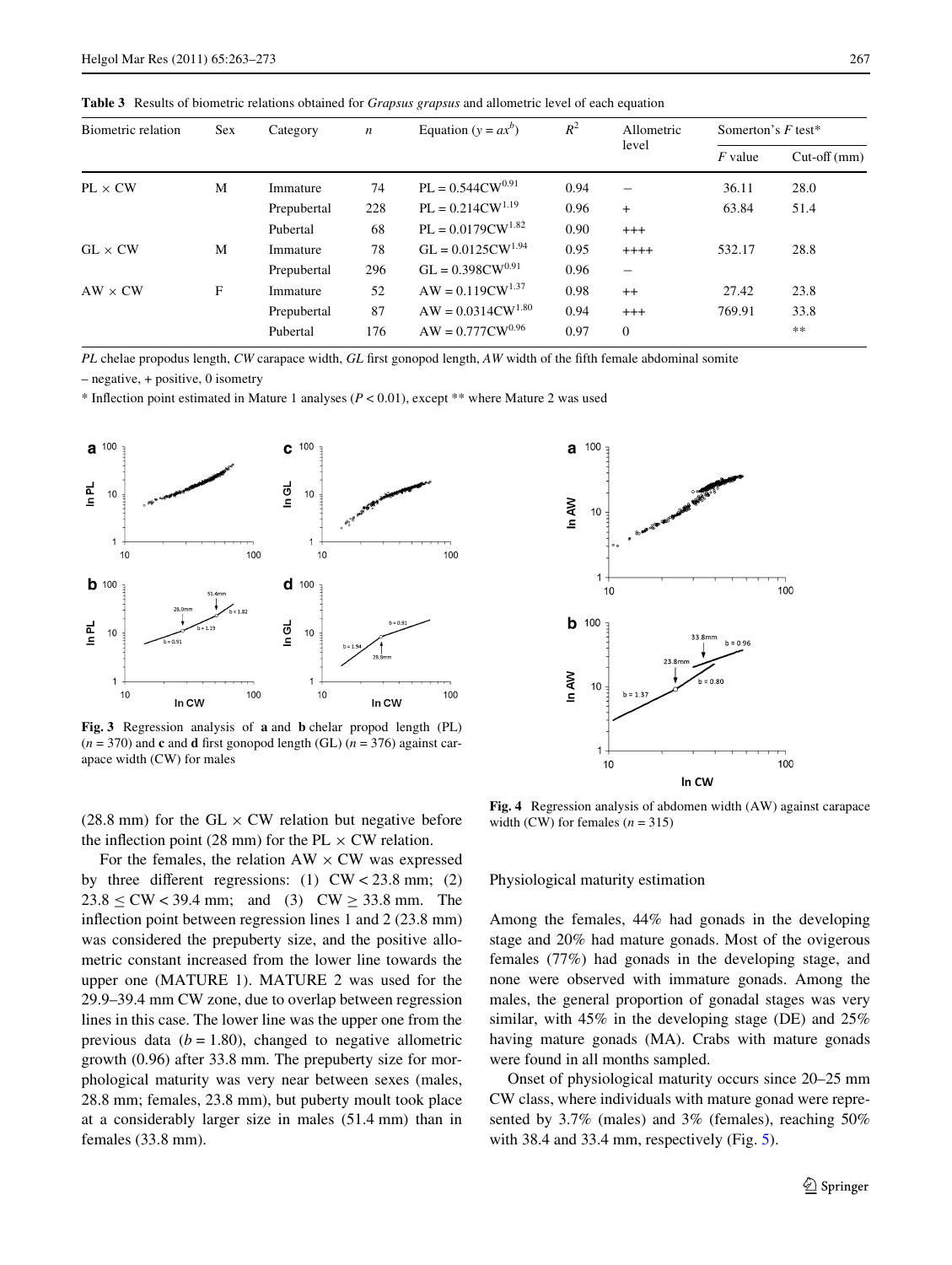

<span id="page-5-1"></span>**Fig. 5** Physiological maturity curve for males (**a**) and females (**b**) of *Grapsus grapsus*, adjusted to the empirical points of the total adult (developing and mature gonads) in each size class (*black*  $point = CW50\% = size$  at which half the population is sexually mature)

## Morphology of the female abdomen

There was a clear trend for abdominal shape change from triangular to round as CW increased (Table [4](#page-5-2); Fig. [6](#page-5-0)). Females with triangular abdomen (1%) were found above the size of morphological maturity (33.8 mm), while 6% of females with round abdomen were registered below that size. The transition of the specimens with three abdominal shapes corresponds to overlap between the two upper regression lines for the biometric relation AWxCW  $(29.9 \leq$  CW < 39.4 mm).

#### Carapace colour

The distribution of colour pattern according to the size of each sex indicated a general trend towards shift from the green pattern to the red one according to the size increment  $(n = 522)$  (Fig. [7](#page-6-1)). Red crabs were mainly large males,

<span id="page-5-2"></span>**Table 4** Range of CW (carapace width, mm) within each abdomen shape category in *Grapsus grapsus* females

| Abdomen shape    | Initial<br>CW <sub></sub> | Final<br>CW <sub></sub> | $\boldsymbol{n}$ | Juveniles*       |      | Adults*          |      |
|------------------|---------------------------|-------------------------|------------------|------------------|------|------------------|------|
|                  |                           |                         |                  | $\boldsymbol{n}$ | $\%$ | $\boldsymbol{n}$ | %    |
| Triangular       | 9.1                       | 34.7                    | 92               | 90               | 73.8 |                  | 1.0  |
| Triangular/round | 21.2                      | 48.9                    | 28               | 20               | 16.4 | 8                | 4.1  |
| Round            | 24.1                      | 57.3                    | 198              | 12               | 9.8  | 186              | 94.9 |
| Total            | 9.1                       | 57.3                    | 318              | 122              | 100  | 196              | 100  |

*T* triangular, *TR* triangular/round, *R* round

\* Calculated using morphological maturity size  $(CW = 33.8 \text{ mm})$  as parameter



<span id="page-5-0"></span>Fig. 6 Occurrence of females with triangular (T), triangular/round (TR) and round (R) abdomens, by carapace width (CW)

while green crabs were small specimens (not sex dependent). Females of all colours were recorded above the size of sexual maturity (33.8 mm). Crabs of intermediate size (35–45 mm) had all colour patterns. Few male crabs reached physiological maturity (38.4 mm) with the green pattern. Morphological sexual maturity in males (51.4 mm) was achieved when the crabs already had red legs, a red frontal carapace plate or were fully red.

## Mutilated crabs

From a total of 522 crabs, 122 (24%) were recorded with scars, holes, missing limbs and regenerating bourses. Crabs were recorded with perforations in the carapace and even with the whole branchial chamber exposed. Missing pereiopods were registered in 119 crabs (Table [5](#page-6-2)). Most of them (68.9%) had one missing pereiopod, but crabs with 3 or 4 missing pereiopods were also observed wandering over the rocks. Some crabs had the pereiopod removed in both sides; the fourth pereiopod was the most removed one (Fig. [8\)](#page-6-0).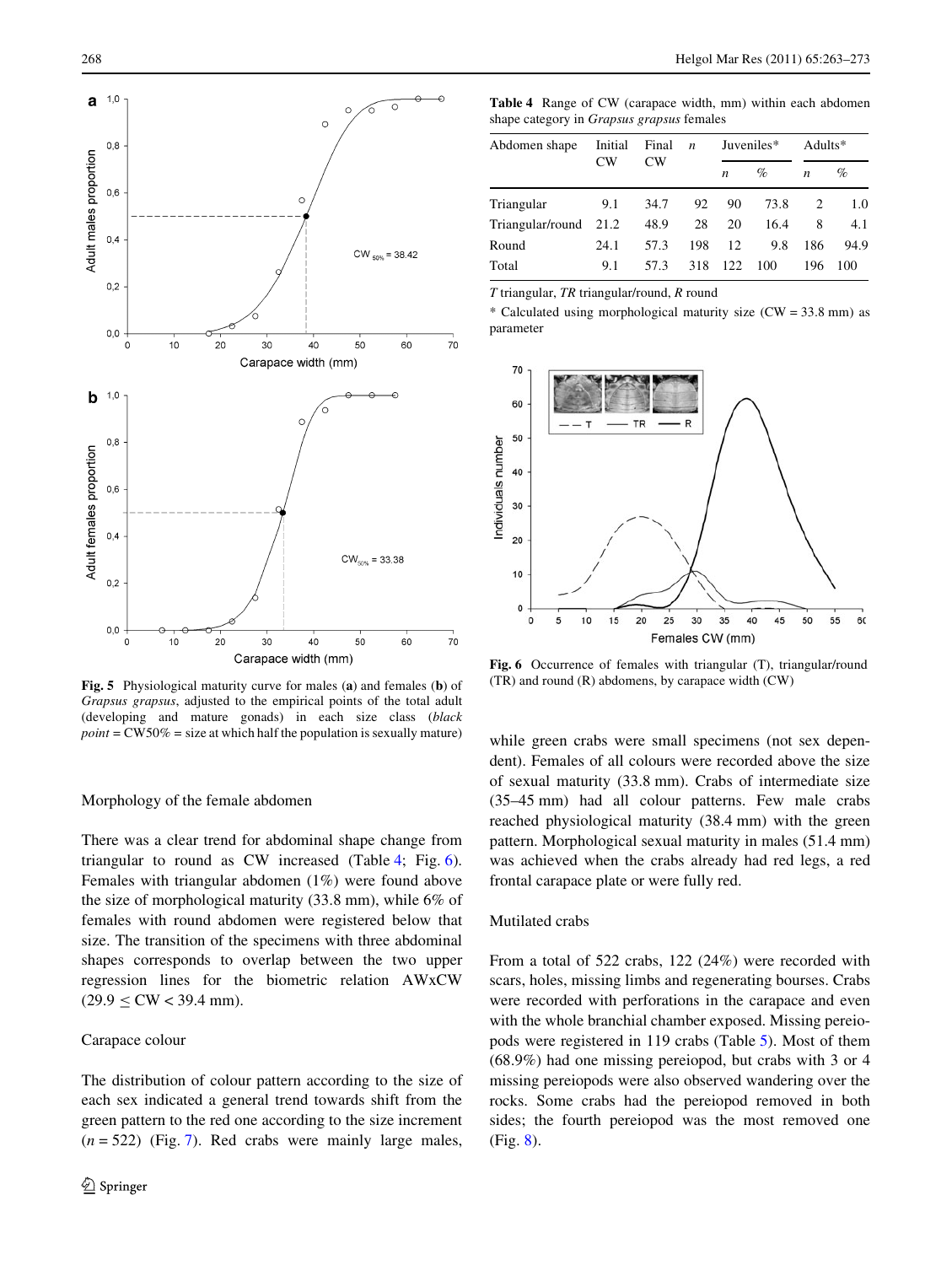

<span id="page-6-1"></span>Fig. 7 Occurrence of different colour patterns on *Grapsus grapsus* by carapace width (CW) **a** males **b** females

<span id="page-6-2"></span>**Table 5** Number of crabs with missing limbs (from 1 to 4) and register of the missing pereiopods in *Grapsus grapsus*

| No. of missing limbs |          | n       | $\%$ |
|----------------------|----------|---------|------|
| 1                    |          | 68.9    |      |
| 2                    |          | 26.1    |      |
| 3                    |          | 4.2     |      |
| 4                    |          | 0.8     |      |
| Total                | 119      | 100     |      |
| Missing pereiopod    | One side | R and L | $\%$ |
| 1 <sub>st</sub>      | 10       | 2       | 10.1 |
| 2nd                  | 10       | 1       | 9.2  |
| 3rd                  | 16       |         | 13.4 |
| 4th                  | 23       | 1       | 20.2 |
| 5th                  | 19       |         | 16.0 |
| >1                   | 37       |         | 31.1 |

*n* number of crabs, *R* right, *L* left



Luís C.P. Macedo

<span id="page-6-0"></span>**Fig. 8** Mutilated *green Grapsus grapsus* wandering in the rocks

Mutilated crabs were recorded in all the classes, inside the female and male size range (Fig. [9a](#page-7-0)). More than two missing pereiopods were also recorded in most of the sizes analysed (Fig.  $9b$ ). Mutilations of large males ( $> 60$  mm) were scars verified on the carapace. Males and females had equal proportions of missing limbs ( $\chi^2 = 1.80$ ;  $P > 0.01$ ), occurring the same when crabs without one to three pereiopods were compared ( $\chi^2$  = 3.28, 0.06 and 0.60, respectively;  $P > 0.01$ ). Moreover, females without 4 limbs represented more than 50% of predicted ( $\chi^2$  = 4.00; *P* > 0.01).

#### **Discussion**

Data about size range of *Grapsus grapsus* are only available for Pacific Ocean sites. The maximum sizes attained by *G. grapsus* from SPSPA (males, 69.5 mm; females, 57.3 mm) were smaller than recorded in Galapagos by Veintimilla ([1975\)](#page-10-12) (75 mm), in Mexico by Rathbun ([1918\)](#page-10-13)  $(87 \text{ mm})$  and in Peru by Romero  $(2003)$  $(2003)$  (males, 79.8 mm; females, 74.6 mm). The maximum size of *G. grapsus* males sampled in this study was similar to *G. adscencionalis* (67 mm), although the females of the latter species were slight larger (69 mm) (Hartnoll [2009\)](#page-9-0).

In brachyuran crabs, the size at the onset of sexual maturity using a single criterion may lead to unrealistic conclusions regarding the actual size at which these organisms are functionally mature (Flores et al*.* [2002\)](#page-9-10). Lopez Grego and Rodrigues ([1999\)](#page-9-17) evidenced a great contrast between different estimates for *Chasmagnathus granulatus.* In the case of *Perisesarma guttatum,* gonadal maturity was also reached much earlier than morphological maturity, while the size of the smallest ovigerous female was surprisingly large, closer to maturity size by biometry (Flores et al*.* [2002\)](#page-9-10). Estimates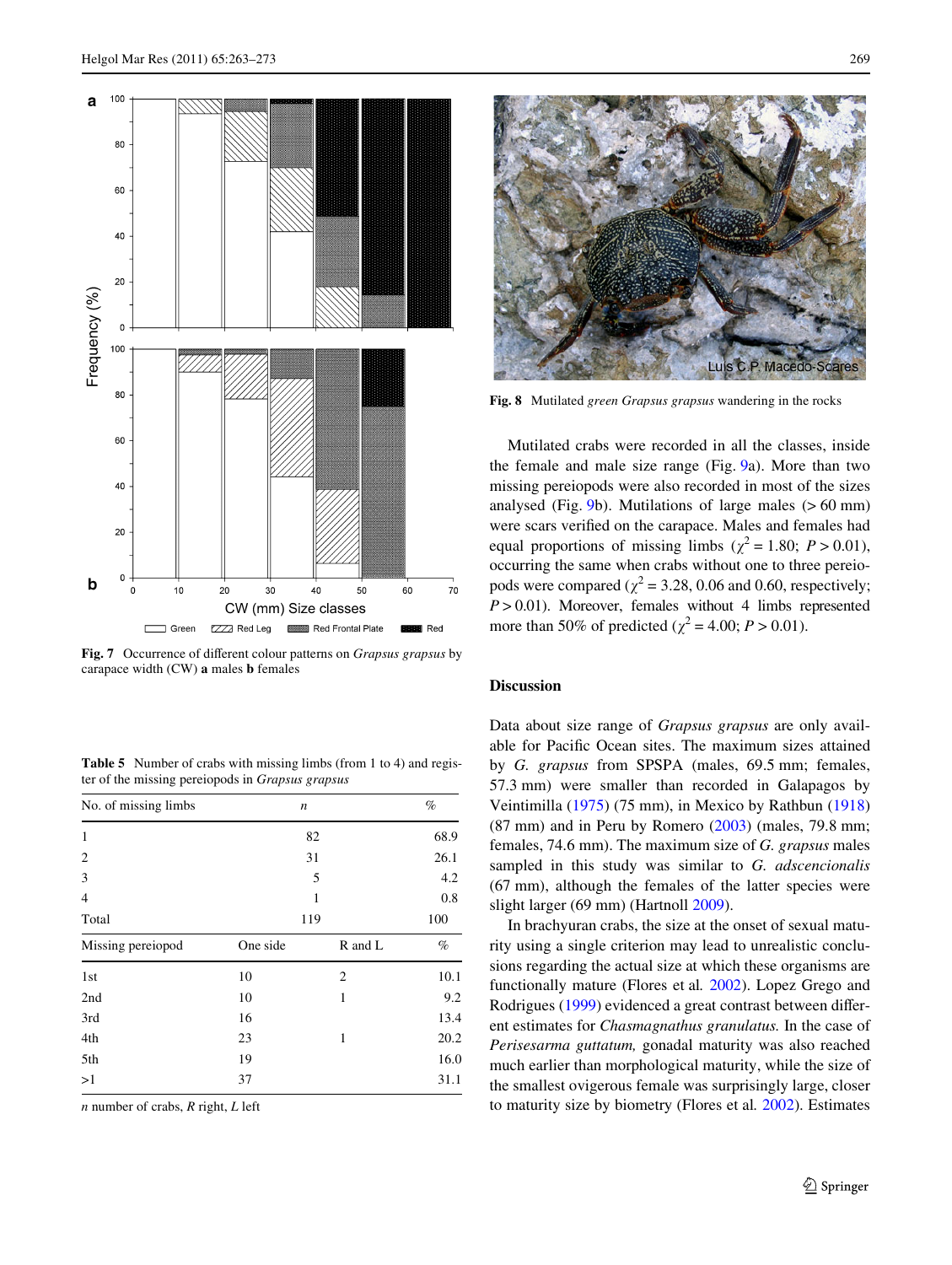

<span id="page-7-0"></span>**Fig. 9** Mutilation in *G. grapsus* by size class (CW, carapace width): **a** Percentage of injured crabs (injured carapace, missing limbs or regenerating bourse) in females and males and **b** number of crabs with 1–4 missing limbs in both sex

based on the smallest ovigerous crab are dependent on sample size and the ovigerous state and do not be used alone to estimate mature specimens (Flores and Paula [2002\)](#page-9-11).

Females of *G. grapsus* with three different shapes of abdomen could be found within the range of the morphological maturity size. In grapsoid crabs, when the abdomen reaches the basis of pereiopod coxae (maximum AW), the female is considered morphologically mature; in *Chasmagnathus granulatus*, at least two moults were necessary to complete morphological maturation of the abdomen (Luppi et al. [2004\)](#page-9-12), with some females observed carrying eggs after first moult, although this sex became morphologically mature when the abdomen is clearly wider and rounded (Luppi et al*.* [2004\)](#page-9-12).

In *G. grapsus*, the prepuberty size (23.8 mm) was reached concurrently during transition to the round abdominal shape (21.2–24.1 mm). Female crabs from 23.8 to

33.8 mm (with intermediate abdomen shape) could be designated as adolescent (or prepuberal), according to the terminology adopted by Alunno-Bruscia and Sainte-Marie [\(1998\)](#page-9-18) and Luppi et al*.* [\(2004](#page-9-12)); however, only after 39.4 mm, females were invariably adults.

Only 5.6% of the 90 females with smaller sizes than the overlap between the prepuberal and puberal phases (<31.6 mm) had developing and mature gonads. In the overlap of these two upper regression lines (31.6–36.8 mm) occurs 47 specimens that comprise 19 (40.4%) prepuberal and 28 (59.6%) adults, whereas 74.5% (35 females) had functional maturity. In sizes greater than the overlap  $(>36.8$  mm), only seven females  $(4.2\%)$  of 165 specimens showed no functional maturity. Ovigerous females were registered since 31.6 mm and comprise a good estimate of the onset of functional maturity of *G. grapsus* in this study. In Galapagos, most of the *G. grapsus* ovigerous females ranged from 36 to 45 mm CW (Veintimilla [1975\)](#page-10-12), reinforcing our results for female adult size in this species. Sexual maturity of *G. adscencionalis* was also reached at a similar size (Hartnoll [2009](#page-9-0)).

Defining size at the onset of functional maturity is more difficult in males because there is increasing evidence that males bearing fully developed testes may be prevented from mating (Flores and Paula [2002\)](#page-9-11). According to the Flores et al. [\(2002](#page-9-10)), the high positive allometric growth of the gonopods can be explained by the distinct development of pleopods into functional gonopods, the same occurring with exemplars of *G. grapsus* with CW < 28.8 mm. After that size, gonopods growth became negatively allometric; the crabs allocated their energy to increasing their chelae, confirmed by positive allometric growth of propodus length. Chelipeds are used in territorial defence, combat, display and courtship (Hartnoll [1982](#page-9-19)). The continuous increase in the positive allometric growth of the chelae, even after the 51.4 mm (cut-off point), indicates that enlargement of the chelipeds is essential to functional maturity. The onset of gonadal maturation in males occurs since 24.2 mm, all being morphologically immature until 51.4 mm (size of morphological maturity), with 47.2% of them showing developing and mature gonadal stages. From 51.4 mm, 96.2% of individuals have mature gonads and were morphologically and physiologically suitable for reproduction (functional maturity). Male physiological maturity of *G. adscencionalis* (32–36 mm), established by Hartnoll [\(2009\)](#page-9-0), was similar to *G. grapsus*, and they also exhibited higher allometric growth of chelae among larger crabs.

After 50 mm, the proportion of red males increased in the population, indicating that maturity is also related to this colour pattern change. Male crabs from 38.4 to 51.4 mm had functional gonopods and were physiological mature, but their proportional chelae size made them less able to compete with the red males. In fact, red frontal plate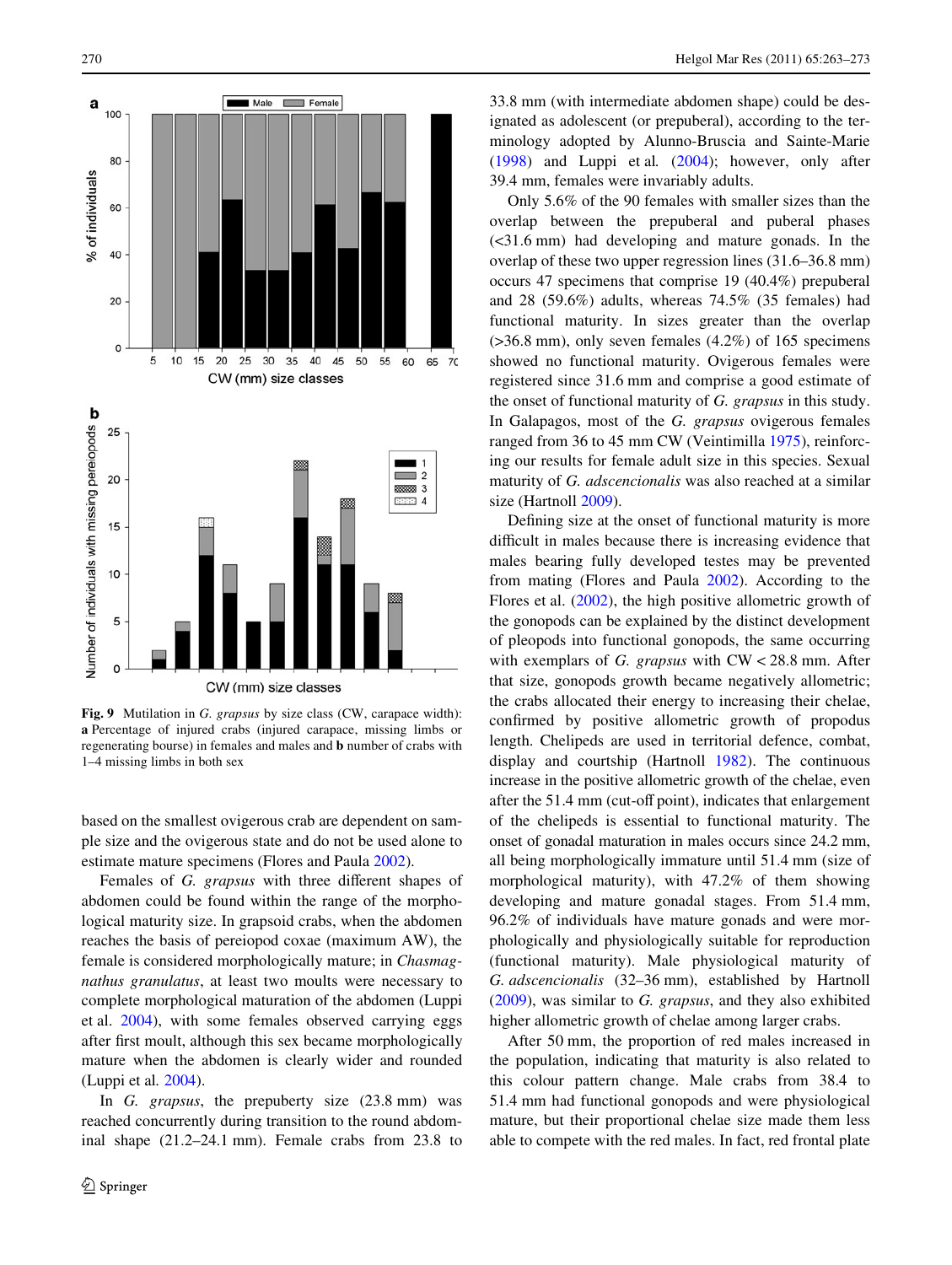males could be seen copulating in the rocks when the breeding embrace took place far from the fully red males. In grapsoids, size differences between potentially mature males may be quite high and exclusion of juvenile crabs during agonistic interactions is expected (Flores et al*.* [2002](#page-9-10)). Males were larger than females in all mating pairs observed, which was caused by the size of males at functional maturity being greater than female ones. Mating couples involving a larger male and a smaller female are commonly recorded in brachyuran crabs (e.g. Pinheiro and Fransozo [1999;](#page-10-14) Flores and Paula [2002\)](#page-9-11), and small males are also under risk of being predated by the female (Lopez Grego and Rodrigues [1999\)](#page-9-17). Cannibalism was observed in a *G. grapsus* Peruvian population after the copula, resulting in the death of the male (Romero [2003\)](#page-10-3), which was not seen at the site studied by us.

In many marine crabs, phenotypic plasticity in carapace colouration patterns has been observed (Reuschel and Schubart [2007\)](#page-10-15) and may involve some advantage against visual predators (Todd et al. [2005](#page-10-16)). Colouration patterns in semi-terrestrial crabs may change with growth, seasonality, current state of the individual such as stress, endogenous rhythms and even changes in temperature (Silbiger and Munguia [2008\)](#page-10-17). Carapace colour has been also correlated with respiratory and osmoregulatory physiology, response to desiccation, moult cycle, chelae biometry/prey selection, chelae autotomy and mating behaviour (Reid et al*.* [1997\)](#page-10-18).

The fact that mature *Grapsus grapsus* males had at least some red colour in their carapace indicated that this colour pattern was important in mating behaviour. Most of the time we observed red leg and red frontal plate male crabs interested in the same female, and the fully red ones could displace them. Colour and size has already been considered representative of hierarchy status in other male grapsoid crabs (reviewed in Abello et al*.* [1997\)](#page-9-20). The existence of relation between colour, size and sex was described in *Perisesarma* (Huang et al*.* [2007\)](#page-9-21) and *Heloecius cordiformis* (Detto et al*.* [2004\)](#page-9-22).

In *Xantho poressa*, the different colour patterns of juveniles and adults are still controversial. Bedini [\(2002](#page-9-23)) suggested that the juveniles have colour patterns that conform to cryptic mimicry in sea grass and that the adults change their colour at their final moult to complete adulthood and move to rocky shores. However, Reuschel and Schubart [\(2007](#page-10-15)) argued that both juveniles and adults were found with highly variable colours, suggesting that they use different colours and disruptive cryptic colouration as passive defence (camouflage). In the SPSPA, green-grey *G. grapsus* were manly found at sea level, on vertical and negative rocky walls, well camouflaged against the dark rocks. On the other hand, the fully red crabs were proportionally more abundant in the rocky pools, nesting bird sites and protected horizontal rocks. *Carcinus maenas* also had a single

colour form dominating in a particular area, but the extensive review of Reid et al*.* ([1997](#page-10-18)) was unable to elucidate the reason. The change in allometric growth of *Grapsus grapsus* near to the size at which fully red crabs were proportionally more abundant was related to the fact that larger and red crabs had wider and more circular carapaces than green ones. Changes in allometric growth were also associated with changes to the carapace shape of *X. poressa* (Reuschel and Schubart [2007\)](#page-10-15).

Females of *Grapsus grapsus* in Galapagos also changed their colour gradually from black to red as size increased, reinforcing the popular belief that the larger and redder the crabs are, the more mature they are (Veintimilla [1975\)](#page-10-12). In the SPSPA, red males of *G. grapsus* were more successful in mating, but males with some green in the carapace were also sexually mature. The colour pattern did not seem to be very important for female breeding success, since sexually mature and ovigerous females of all colours were found.

The aggressive intraspecific behaviour of the fully red crabs was even observed when the green crabs were simply walking nearby and not only related to breeding competition. The encounter was usually followed by autotomy and escape or by the death and consumption of the smaller crab. Smaller victims reduce the risk to predators and reduce handling time, making the prey item more profitable in terms of energy returns (Kurihara and Okamoto [1987](#page-9-24)). Data on injured crabs within a population are very variable in the literature (9–65%) (review by Davis et al. [2005](#page-9-25)). Cannibalism, expressed by the mutilation index, among *G. grapsus* in the SPSPA (24%) was much higher than in Peru (5%) (Romero [2003\)](#page-10-3). Cannibalism is a common phenomenon amongst crustaceans and certain conditions encourage this behaviour: an unusual small habitat that prevents dispersal and promotes high population densities (Moller et al. [2008](#page-10-19)), limited food and little available refuge (Marshall et al. [2005\)](#page-10-20). All of these conditions were present in our site, but we do not know which factors contributed to the high mutilation rate. A high percentage of crabs with only one missing limb, a slightly smaller percentage of missing chela, both sexes equally mutilated and large males with scars were also observed in Peruvian *G. grapsus* (Romero [2003](#page-10-3)). The impact of limb losses may indirectly affect other parameters, such as habitat choice and distribution (Davis et al*.* [2005\)](#page-9-25) and the growth and structure of crab populations (Luppi et al. [2001\)](#page-9-26). If a rocky intertidal crab is unable to negotiate its habitat as well with missing walking legs, it may choose an area less influenced by tidal energy until its limbs regenerate (Davis et al. [2005\)](#page-9-25). The negative effects of mutilation on growth have been described in other crab species, and limb regeneration may affect the process of morphological change at the onset of maturity (Luppi et al. [2001\)](#page-9-26). Limb autotomy, especially in species with high incidence of autotomies, should be considered in crab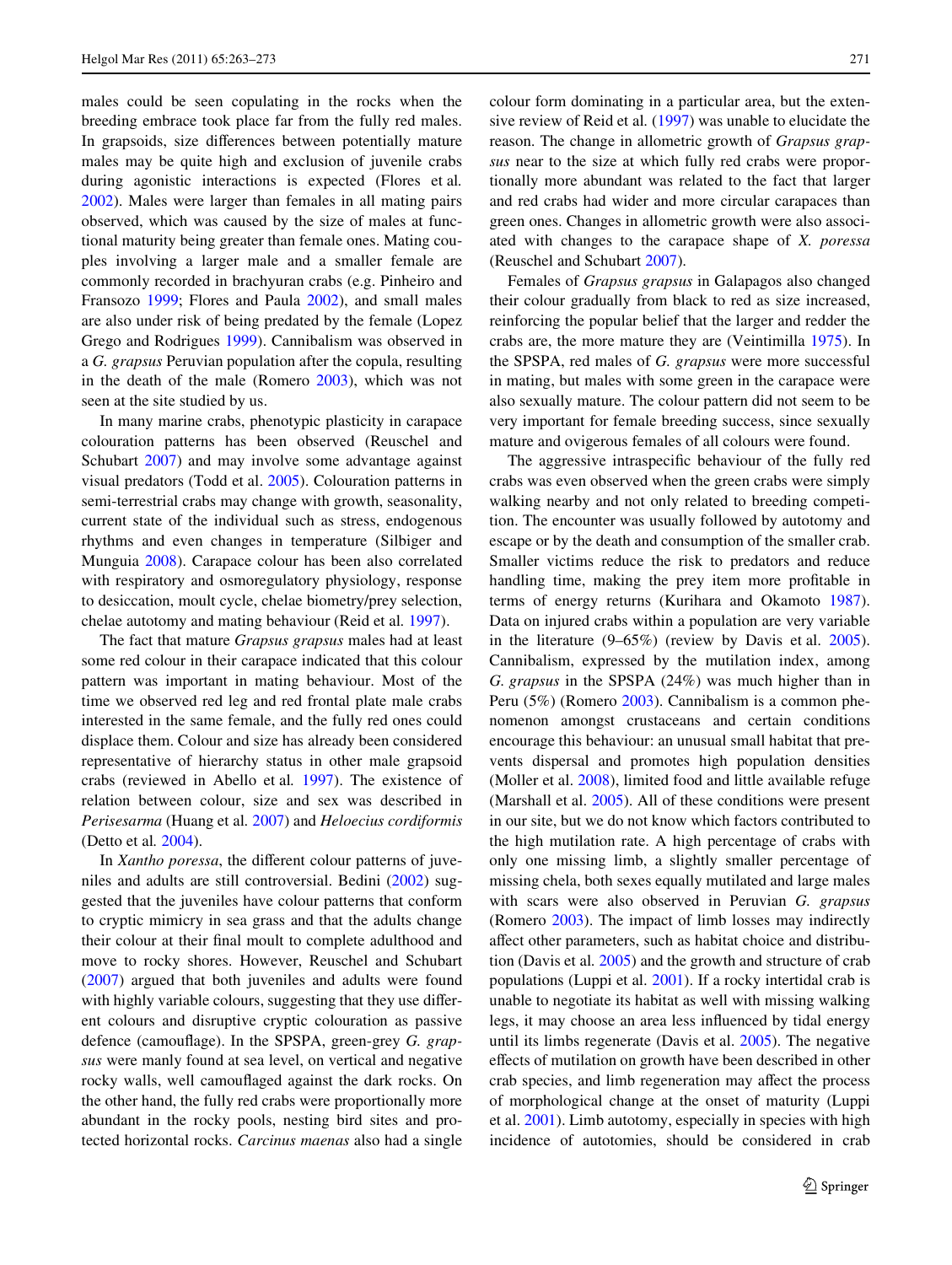fisheries where size at the onset of maturity is relevant (Luppi et al. [2001\)](#page-9-26).

The environmental conditions at the SPSPA are unique, due to the low diversity of food items, lack of predators for large crabs and high degree of geographic isolation. On other Brazilian oceanic islands, *G. grapsus* feed on newborn turtles, while on the Peruvian coast the species preys on cirripeds and mytilideans mussels (Romero [2003\)](#page-10-3), all of which are absent at our site. However, the booby *Sula leucogaster* colony represents an important food source for the crab, contributing to the high abundance of crabs in relation to other sites (Gianuca and Vooren [2007\)](#page-9-4). These features, together with the high mutilation rate, can affect functional maturity size. Future work on reproduction and behaviour on the Brazilian oceanic islands should take account of the contribution of the environment to the definition of maturity. Molecular, morphological, biometric and carapace colour studies will clarify the status of this species in the Atlantic Ocean islands, as well as the connectivity between its populations.

**Acknowledgments** This research was supported by Conselho Nacional de Desenvolvimento Científico e Tecnológico (CNPq) (Grant 48.0040/2004-4 and 55.8470/2005-0) and Comissão Interministerial para os Recursos do Mar (CIRM). We would like to thank the crew of the fishing boats Transmar I and Transmar II and all the biologists, aquaculture engineers and oceanographers who helped during the field work and crab biometry, especially Vanessa Bevilacqua Tomin Borges for initial data sampling and analysis. We would like to thank Luis Carlos P. Macedo-Soares and Matheus M. Coelho (ECZ/ UFSC) for the help with the maps and graphs.

# **References**

- <span id="page-9-20"></span>Abello P, Aagaard A, Warman CG, Depedge MH (1997) Spatial variability in the population structure of the shore crab *Carcinus maenas* (Crustacea: Brachyura) in a shallow-water, weakly tidal fjord. Mar Ecol Prog Ser 147:97–103
- <span id="page-9-18"></span>Alunno-Bruscia M, Sainte-Marie B (1998) Abdomen allometry, ovary development, and growth of female snow crab, *Chionoecetes opilio* (Brachyura, Majidae), in the northwestern Gulf of St Lawrence. Can J Fish Aquat Sci 55:459–477
- <span id="page-9-23"></span>Bedini R (2002) Colour change and mimicry from juvenile to adult: *Xantho poressa* (Olivi, 1792) (Brachyura, Xanthidae) and *Carcinus maenas* (Linnaeus, 1758) (Brachyura, Portunidae). Crustaceana 75:703–710
- <span id="page-9-9"></span>Corgos A, Freire J (2006) Morphometric and gonad maturity in the spider crab *Maja brachydactyla*: a comparison of methods for estimating size at maturity in species with determinate growth. ICES J Mar Sci 63:851–859
- <span id="page-9-25"></span>Davis JLD, Dobroski NA, Carlton JT, Prevas J, Parks S, Hong D, Southworth E (2005) Autotomy in the Asian Shore Crab (*Hemigrapsus sanguineus*) in a non-native area of its range. J Crust Biol 25:655–660
- <span id="page-9-22"></span>Detto T, Zeila J, Magrath RD, Hunt S (2004) Sex, size and colour in a semi-terrestrial crab, Heloecius cordiformis (H. Milne Edwards, 1837). J Exp Mar Biol Ecol 302:1–15
- <span id="page-9-15"></span>Edwards A, Lubbock R (1983) Marine zoogeography of St Paul's Rocks. J Biogeogr 10:65–72
- <span id="page-9-14"></span>Feitoza BM, Rocha LA, Júnior OJL, Floeter SR, Gasparini JL (2003) Reef fishes of St. Paul's Rocks: new records and notes on biology and zoogeography. Aqua J Ichthyol Aquatic Biol 7:61–82
- <span id="page-9-11"></span>Flores AV, Paula J (2002) Sexual maturity, larval release and reproductive output of two brachyuran crabs from a rocky intertidal area in central Portugal. Invertebr Reprod Dev 42:21–34
- <span id="page-9-10"></span>Flores AV, Saraiva J, Paula J (2002) Sexual maturity, reproductive cycles, and juvenile recruitment of *Perisesarma guttatum* (Brachyura: Sesarmidae) at Ponta Rasa mangrove Swamp, Inhaca Isalnd, Mozambique. J Crust Biol 22:143–156
- <span id="page-9-16"></span>Fonteles-Filho AA (1989) In: Fonteles-Filho AA (ed) Recursos pesqueiros. Biologia e dinâmica populacional. Ceará, Fortaleza
- <span id="page-9-2"></span>Freire AS, Pinheiro MAA, Madeira K, Teschima MM, Silva H, Koettker AG, Fonseca DB (2009) A vida do caranguejo Grapsus grapsus (Linnaeus, 1758) no Arquipélago de São Pedro e São Paulo. In: Viana DL, Hazin FHV, Souza MAC (orgs) O Arquipélago de São Pedro e São Paulo: 10 anos de Estação Cientifica. Brasilia, DF, SECIRM, pp 195–204. ISBN: 978-85.62033-00-1
- <span id="page-9-4"></span>Gianuca D, Vooren CM (2007) Abundance and behavior of the sally lightfoot crab *Grapsus grapsus* in the colony of the brown booby (*Sula leucogaster*) in the São Pedro and São Paulo archipelago. Invest Mar 35:121–125
- <span id="page-9-1"></span>Guerao G, Schubart CD, Cuesta JA (2001) The first zoeal stages of *Grapsus grapsus* (Linnaeus) and *Geograpsus lividus* (H. Milne Edwards) (Decapoda, Brachyura, Grapsidae) from the Western Atlantic. Nauplius 9:111–121
- <span id="page-9-7"></span>Hartnoll RG (1963) The biology of manx spider crabs. Proc Zool Soc Lond 141:423–496
- <span id="page-9-19"></span>Hartnoll RG (1982) Growth. In: Bliss DE (ed) The biology of crustacea. Embryology, morphology and genetics. Academic Press, New York
- <span id="page-9-6"></span>Hartnoll RG (1985) Growth, sexual maturity and reproductive output. In: Wenner AM (ed) Factors in adult growth. A.A. Balkema, Rotterdam
- <span id="page-9-8"></span>Hartnoll RG (2001) Growth in crustacea—twenty years on. Hydrobiologia 449:111–122
- <span id="page-9-13"></span>Hartnoll RG (2006) Reproductive investment in Brachyura. Hydrobiologia 557:31–40
- <span id="page-9-0"></span>Hartnoll RG (2009) Sexual maturity and reproductive strategy of the rock crab *Grapsus adscensionis* (Osbeck, 1765) (Brachyura, Grapsidae) on Ascension Island. Crustac Int J Crustac Res 82:275–291
- <span id="page-9-5"></span>Hartnoll RG, Gould P (1988) Brachyuran life history strategies and the optimization of egg production. Symp Zool Soc Lond 59:1–9
- <span id="page-9-21"></span>Huang H, Todd PA, Yeo DCJ (2007) Inter- and intra-specific variation in the facial colours of *Perisesarma eumolpe* and *Perisesarma indiarum* (Crustacea: Brachyura: Sesarmidae). Hydrobiologia 598:361–371
- <span id="page-9-3"></span>Koettker AG, Freire AS, Sumida PYG (2009) Temporal, diel and spatial variability of decapod larvae from St Paul's Rocks, an Equatorial Oceanic Island of Brazil. J Mar Biol Assoc UK 89:1–13
- <span id="page-9-24"></span>Kurihara Y, Okamoto K (1987) Cannibalism in a grapsid crab *Hemigrapsus penicillatus*. Mar Ecol Prog Ser 41:123–127
- <span id="page-9-17"></span>Lopez Grego LS, Rodrigues EM (1999) Size at the onset of sexual maturity in *Chasmagnathus granulatus* Dana, 1851 (Grapsidae, Sesarminae), a critical overall view about the usual criteria for its determination. In: Schram FR, VonVaupel Klein JC (eds) Crustaceans and the biodiversity crisis. Brill, Leiden
- <span id="page-9-26"></span>Luppi TA, Spivak ED, Anger K (2001) Experimental studies on predation and cannibalism of the settlers of *Chasmagnathus granulata* and *Cyrtograpsus angulatus* (Brachyura: Grapsidae). J Exp Mar Biol Ecol 265:29–48
- <span id="page-9-12"></span>Luppi TA, Spivak ED, Bas CC, Anger K (2004) Molt and growth of an estuarine crab, *Chasmagnathus granulatus* (Brachyura:Varunidae), in Mar Chiquita coastal lagoon, Argentina. J Appl Ichthyol 20:333–344